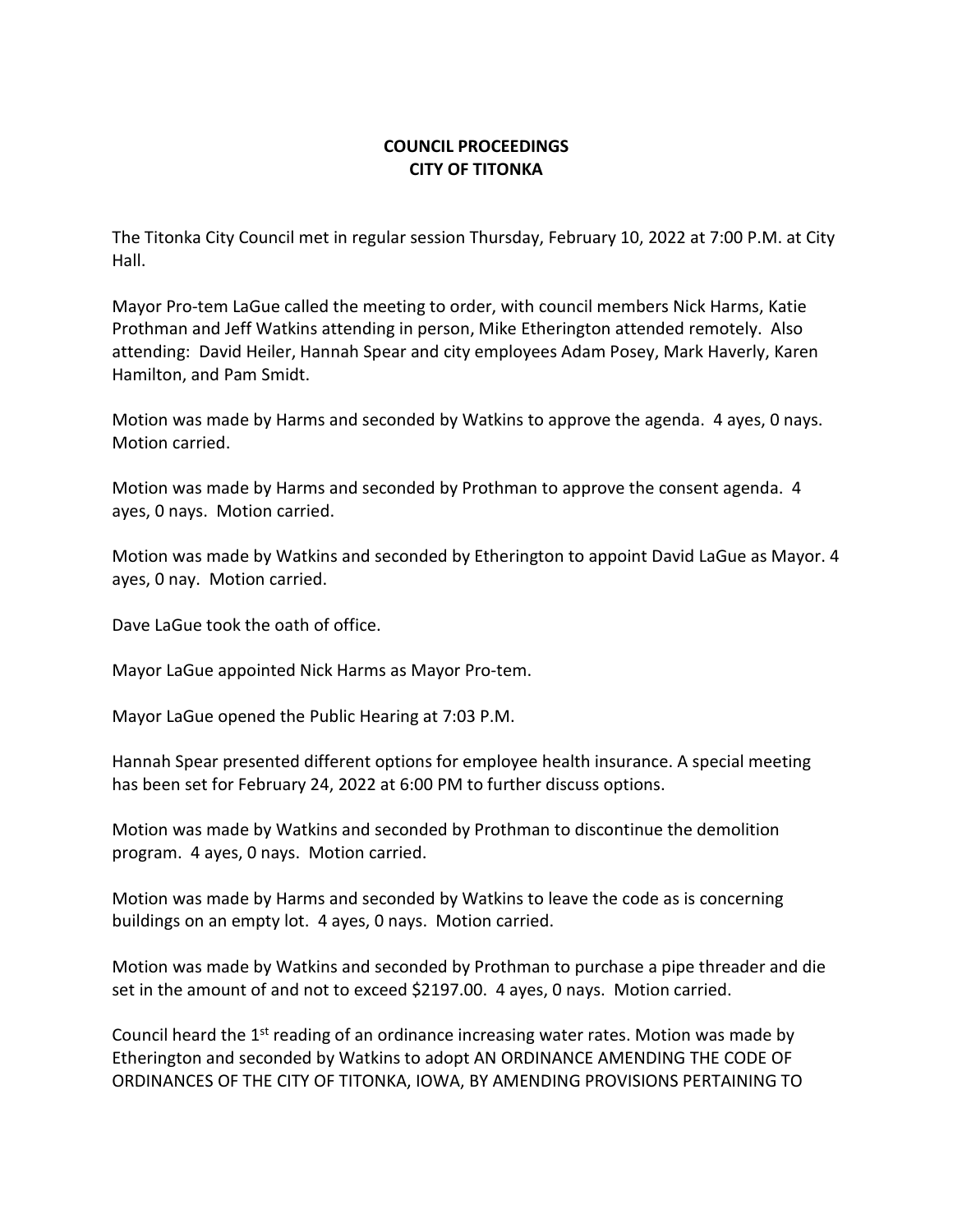WATER SERVICE RATES. On roll call vote: AYES: Etherington, Harms, Prothman, Watkins. NAYS: None.

Motion was made by Watkins and seconded by Harms to approve the purchase of 5 new water meters at \$285.00 per meter. 4 ayes, 0 nays. Motion carried.

Mayor LaGue closed the Public Hearing at 9:25 P.M.

Motion was made by Prothman and seconded by Harms to approve a RESOLUTION APPROVING THE MAXIMUM TAX DOLLARS FROM CERTAIN LEVIES FOR THE CITY'S PROPOSED FISCAL YEAR 2022-2023 BUDGET. On roll call vote, AYES: Etherington, Harms, Prothman, Watkins. NAYS: None. Resolution No. 21-22-18 passed and approved this 10<sup>th</sup> day of February, 2022.

Motion was made by Etherington and seconded by Prothman to approve a RESOLUTION ACCEPTING OFFER TO BUY, AUTHORIZING SALE AND CONVEYANCE OF REAL ESTATE AND APPROVING QUIT CLAIM DEED. On roll call vote, AYES: Etherington, Harms, Prothman, Watkins. NAYS: None. Resolution No. 21-22-19 passed and approved this 10<sup>th</sup> day of February, 2022.

Motion was made by Etherington and seconded by Watkins to approve a RESOLUTION NAMING SIGNATORIES FOR THE CITY OF TITONKA. On roll call vote, AYES: Etherington, Harms, Prothman, Watkins. NAYS: None. Resolution No. 21-22-20 passed and approved this 10<sup>th</sup> day of February, 2022.

Motion was made by Harms and seconded by Prothman to approve a RESOLUTION SETTING THE TIME AND PLACE OF A PUBLIC HEARING ON THE SUBMISSION OF A CDBG APPLICATION FOR THE CITY OF TITONKA, IOWA. On roll call vote, AYES: Etherington, Harms, Prothman, Watkins. NAYS: None. Resolution No. 21-22-21 passed and approved this 10<sup>th</sup> day of February, 2022.

Motion was made by Prothman and seconded by Watkins to set the Public Hearing date for March 10, 2022 for the FY 2023 budget hearing, with a publication date of February 24, 2022. 4 ayes, 0 nays. Motion carried.

Motion was made by Harms and seconded by Prothman to approve the cash rent lease/contract from Kent Rode in the amount of \$500.00 for the purpose of a city brush pile. 4 ayes, 0 nay. Motion carried.

Motion was made by Watkins and seconded by Prothman to approve the contract for law enforcement services between the Kossuth County Sheriff's Office and the City of Titonka in the amount of \$2000.00. 4 ayes, 0 nays. Motion carried.

City Clerk Hamilton turned in her resignation to the mayor effective March  $1<sup>st</sup>$ .